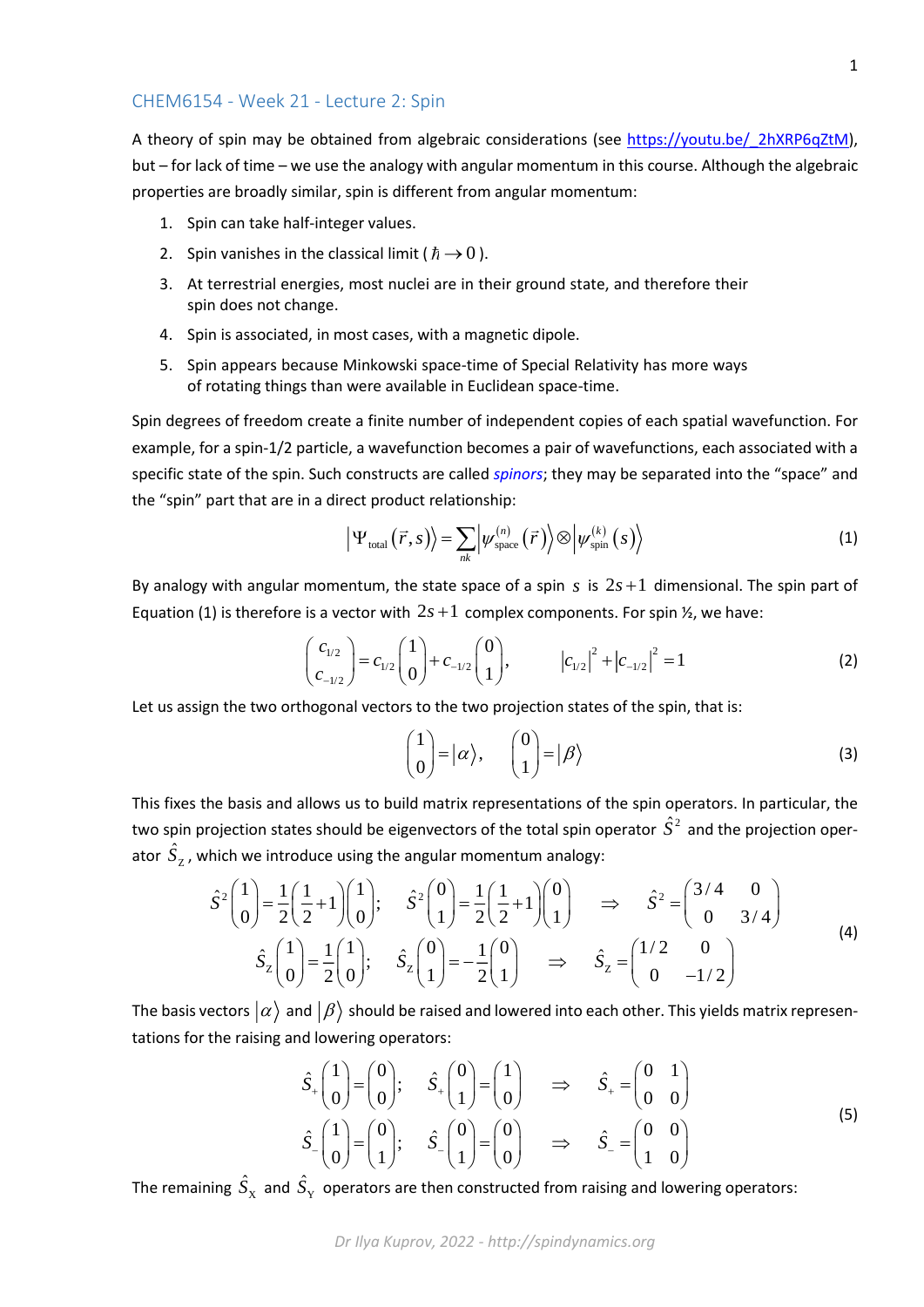2

*Dr Ilya Kuprov, 2022 - http://spindynamics.org*

$$
\hat{S}_{\rm X} = \frac{\hat{S}_{+} + \hat{S}_{-}}{2} \qquad \qquad \hat{S}_{\rm Y} = \frac{\hat{S}_{+} - \hat{S}_{-}}{2i} \tag{6}
$$

So the operators corresponding to the three Cartesian projections of spin ½ are:

$$
\hat{S}_x = \begin{pmatrix} 0 & 1/2 \\ 1/2 & 0 \end{pmatrix} \qquad \hat{S}_y = \begin{pmatrix} 0 & -i/2 \\ i/2 & 0 \end{pmatrix} \qquad \hat{S}_z = \begin{pmatrix} 1/2 & 0 \\ 0 & -1/2 \end{pmatrix}
$$
 (7)

These matrices are called *Cartesian spin operators* for spin ½; they are a factor of ½ away from *Pauli matrices* used in relativistic quantum mechanics:

$$
\hat{\sigma}_x = \begin{pmatrix} 0 & 1 \\ 1 & 0 \end{pmatrix} \qquad \hat{\sigma}_y = \begin{pmatrix} 0 & -i \\ i & 0 \end{pmatrix} \qquad \hat{\sigma}_z = \begin{pmatrix} 1 & 0 \\ 0 & -1 \end{pmatrix}
$$
 (8)

For spins greater than ½, Cartesian spin operators have larger dimensions, but may still be constructed using the same method. For example, a spin-1 particle has:

$$
\hat{S}_x = \frac{1}{\sqrt{2}} \begin{pmatrix} 0 & 1 & 0 \\ 1 & 0 & 1 \\ 0 & 1 & 0 \end{pmatrix}, \quad \hat{S}_y = \frac{1}{\sqrt{2}} \begin{pmatrix} 0 & -i & 0 \\ i & 0 & -i \\ 0 & i & 0 \end{pmatrix}, \quad \hat{S}_z = \begin{pmatrix} 1 & 0 & 0 \\ 0 & 0 & 0 \\ 0 & 0 & -1 \end{pmatrix}
$$
(9)

It is easy to check by direct inspection that the matrices in Equations (7) and (9) obey the same commutation relations as the angular momentum projection operators:

$$
[\hat{S}_X, \hat{S}_Y] = i\hat{S}_Z; \quad [\hat{S}_Z, \hat{S}_X] = i\hat{S}_Y; \quad [\hat{S}_Y, \hat{S}_Z] = i\hat{S}_X; \quad [\hat{S}^2, \hat{S}_{(X,Y,Z)}] = 0 \tag{10}
$$

Unlike angular momentum, the spin squared operator is a multiple of the unit matrix:

$$
\hat{S}_{(1/2)}^2 = \begin{pmatrix} 3/4 & 0 \\ 0 & 3/4 \end{pmatrix}; \qquad \hat{S}_{(1)}^2 = \begin{pmatrix} 2 & 0 & 0 \\ 0 & 2 & 0 \\ 0 & 0 & 2 \end{pmatrix}
$$
 (11)

Although commutation properties are the same, multiplication properties are different between spin and angular momentum operators, and also between operators of different spin.

## **Connection between spin and magnetic moment**

For free electrons, the proportionality between the magnetic moment operator and the spin operator:

$$
\mu_{\rm e} = -g_{\rm e} \mu_{\rm B} S \tag{12}
$$

follows from Dirac's equation. Here,  $\mu_{\rm B}=e\hbar/2m_{\rm e}$  is Bohr magneton,  $m_{\rm e}$  is the electron mass, and  $g_{\rm e}$  is electron *g*-factor. For nuclei, the situation is more complicated because nuclear spin is itself an effective quantity [\(https://youtu.be/lPc1jxo8-Uw\)](https://youtu.be/lPc1jxo8-Uw). However, so long as the nucleus stays in its ground state, its magnetic moment is also proportional to spin:

$$
\hat{\mu}_X = \gamma \hat{S}_X \qquad \hat{\mu}_Y = \gamma \hat{S}_Y \qquad \hat{\mu}_Z = \gamma \hat{S}_Z \qquad (13)
$$

where the proportionality constant  $\gamma$  is called *magnetogyric ratio*. These relations are the reason why the magnetization operators and the spin operators are sometimes used interchangeably in magnetic resonance spectroscopy and imaging.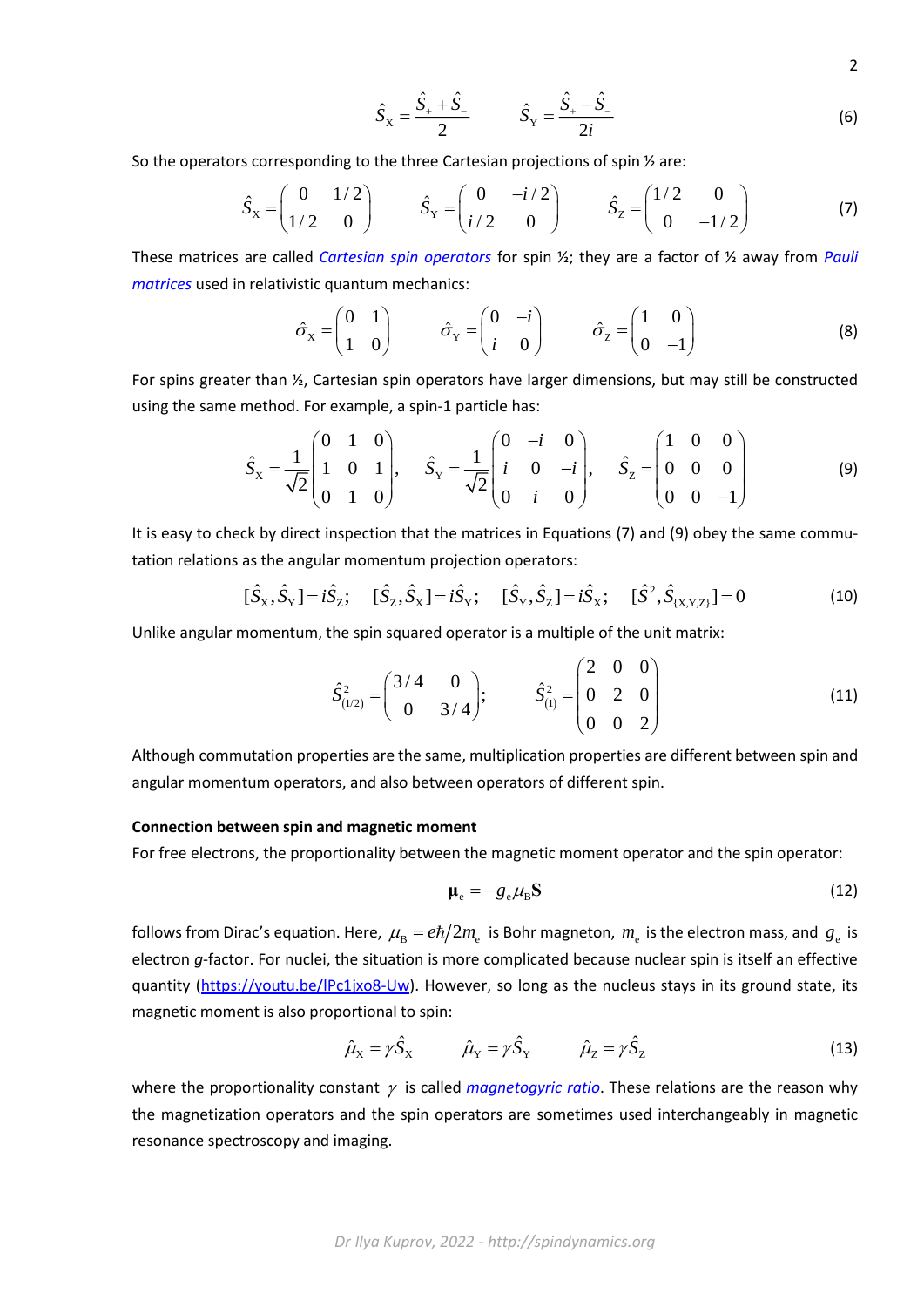## **Spin Hamiltonian approximation**

Compared to the typical C–H bond energy (400 kJ/mol), energies of magnetic interactions involving electron and nuclear magnetic dipoles are small enough for the Taylor series for the total molecular energy with respect to the dipoles and the external field to converge at the second order:

$$
E = E_0 + \sum_n \frac{\partial E}{\partial \mu_n} \mu_n + \sum_n \frac{\partial E}{\partial B_n} B_n + \frac{1}{2} \sum_{nk} \frac{\partial^2 E}{\partial B_n \partial \mu_k} B_n \mu_k + \frac{1}{2} \sum_{nk} \frac{\partial^2 E}{\partial \mu_n \partial \mu_k} \mu_n \mu_k + \frac{1}{2} \sum_{nk} \frac{\partial^2 E}{\partial B_n \partial B_k} B_n B_k \dots
$$
\n(14)

here  $\,E_{0}\,$  is the part of the total molecular energy  $\,E\,$  that does not depend on the magnetic field and the magnetic moments,  $\{B_k\}$  are Cartesian components of the external field, and  $\{\mu_k\}$  are Cartesian components of all magnetic dipoles in the system. The quantum mechanical energy operator corresponding to the spin-dependent part of Equation (14) is called *spin Hamiltonian*.

## **Algebraic classification of spin interaction Hamiltonians**

Physical mechanisms of spin interactions vary greatly, but the resulting terms in the spin Hamiltonian can only have three generic algebraic forms: as per Equation (14), they can either be linear, or bilinear, or quadratic in spin operators corresponding to the coordinates  $\{s_k\}$ . The Hamiltonian operator of NMR and ESR systems can therefore only have three generic algebraic types of interaction terms:

1. Linear in spin: these come from couplings to some "external" vectors, such as magnetic field and orbital angular momentum. Nuclear Zeeman interaction, electron Zeeman interaction, spin-rotation coupling and spin-orbit coupling belong to this type. For nuclear Zeeman interaction:

$$
\hat{H}_z = \hat{\vec{S}} \cdot \mathbf{A} \cdot \vec{B} = \begin{pmatrix} \hat{S}_x & \hat{S}_y & \hat{S}_z \end{pmatrix} \begin{pmatrix} a_{xx} & a_{xx} & a_{xz} \\ a_{yx} & a_{yy} & a_{yz} \\ a_{zx} & a_{zy} & a_{zz} \end{pmatrix} \begin{pmatrix} B_x \\ B_y \\ B_z \end{pmatrix}
$$
(15)

where  $\hat{\vec{S}}$  is a vector of spin operators,  $\vec{B}$  is the magnetic field vector and  ${\bf A}$  is the Zeeman interaction tensor.

2. Bilinear in spin: these come from couplings between spins. *J*-coupling, dipolar coupling, exchange interaction and hyperfine coupling belong to this type. For hyperfine coupling:

$$
\hat{H}_{\text{HFC}} = \hat{\vec{S}} \cdot \mathbf{A} \cdot \hat{\vec{L}} = \begin{pmatrix} \hat{S}_{\text{x}} & \hat{S}_{\text{y}} & \hat{S}_{\text{z}} \end{pmatrix} \begin{pmatrix} a_{\text{XX}} & a_{\text{XY}} & a_{\text{XZ}} \\ a_{\text{XX}} & a_{\text{YY}} & a_{\text{YZ}} \\ a_{\text{ZX}} & a_{\text{ZY}} & a_{\text{ZZ}} \end{pmatrix} \begin{pmatrix} \hat{L}_{\text{x}} \\ \hat{L}_{\text{y}} \\ \hat{L}_{\text{z}} \end{pmatrix} \tag{16}
$$

 $\sim$   $\sim$ 

where  $\hat{\vec{S}}$  and  $\hat{\vec{L}}$  are spin operator vectors for and  ${\bf A}$  is the hyperfine coupling tensor.

3. Quadratic in spin: these are often caused indirectly by other interactions, but manifest themselves algebraically as coupling between a spin and itself. Nuclear quadrupolar interaction and electron zero-field splitting belong to this type. For nuclear quadrupolar interaction: